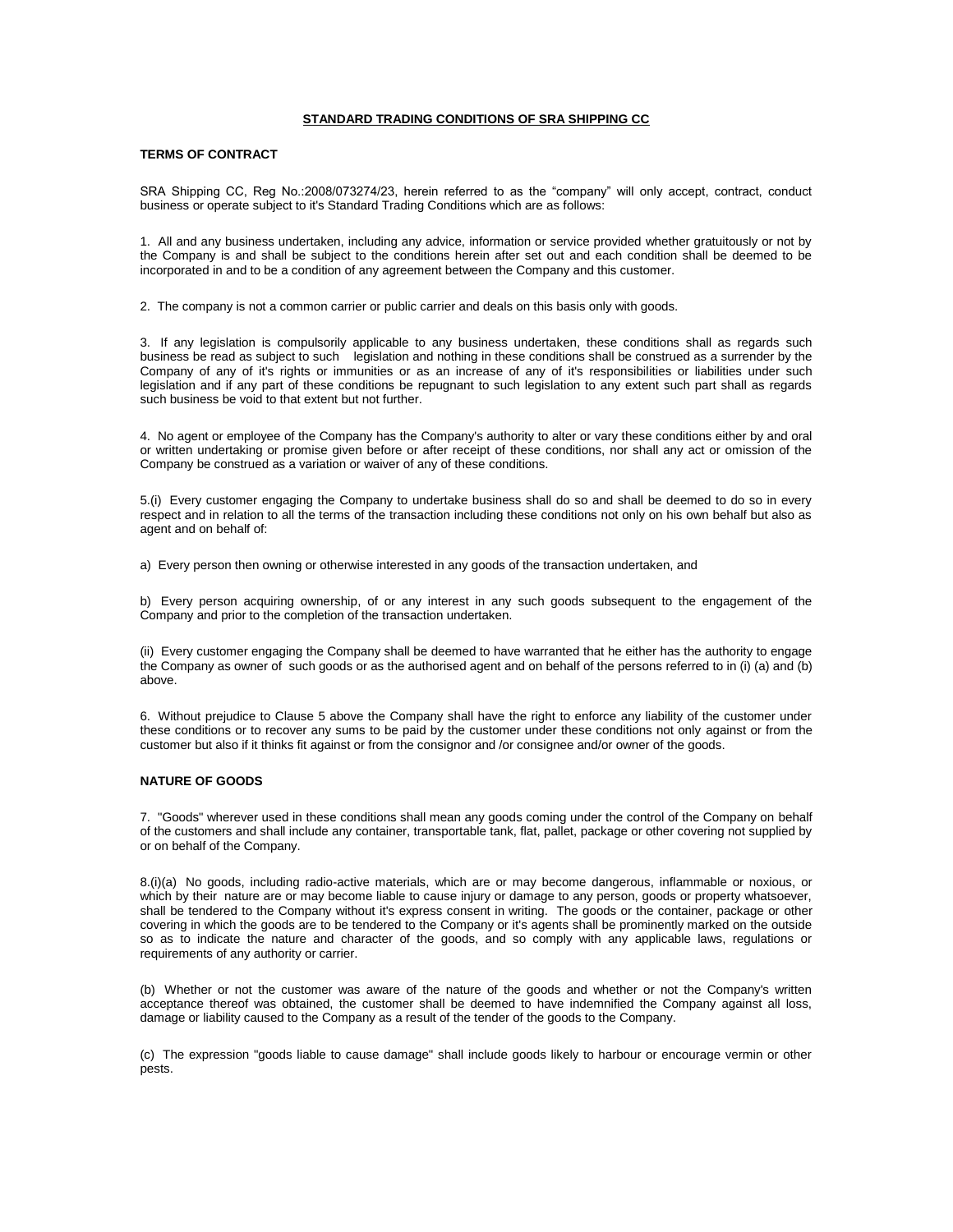(ii) The Customer shall be responsible for compliance with all regulations relating to such goods as aforesaid in force in any country or it's territorial waters.

(iii) If any goods are tendered to the Company without it's written consent or without being marked as aforesaid, the same may at any time be destroyed, disposed of, abandoned or rendered harmless at the sole discretion of the Company and at the entire risk and expense of the customer, without compensation to him, or to an other party and without prejudice to the Company's rights to it's charges of fees including the cost of destruction or disposal.

9. The Company shall not accept liability for the handling of any bullion, coins, precious stones, jewellery, valuables, antiques, pictures, bank notes, securities and other valuable documents or articles, livestock or plants unless special arrangements have previously been made in writing. Should any Customer nevertheless deliver any such goods to the Company or cause the Company to handle or deal with any such goods other than under special arrangements previously made in writing to the Company, whether or not it is aware of the nature of the goods, shall bear no liability whatsoever for or in connection with any loss of or damage to goods. This paragraph shall not in any way affect the generality of Clause 33.

# **RIGHT TO DISPOSE OF GOODS**

10. Notwithstanding the acceptance of the goods with its express consent, the Company may nevertheless for good reason, such as the risk to other property, life or health, destroy or otherwise deal with the goods at the entire risk and expense of the customer, without compensation to him or any other party, without prejudice to the Company's rights to its charges of fees including the cost of destruction or disposal.

11. The Company shall be entitled to sell or dispose of all non-perishable goods in any circumstances:

- (i) where a customer cannot be identified,
- (ii) where the goods cannot be delivered because they are insufficiently addressed, or

(iii) where the goods have not been collected or accepted by the customer or any other person; where the Company has an address for the customer then sale or disposal shall be effected only after the expiration of 21 days from the posting to that address of written notice to do so.

All charges and expenses arising in connection with the storage and sale or disposal of the goods shall be for the account of the customer.

A communication from an agent or correspondent of the Company or from any third party referred to in Clause 16 to the effect that the goods cannot be delivered for any reason shall be conclusive evidence of the fact.

12. Perishable goods in the care, custody or control of the Company which have begun or are likely to deteriorate or which are insufficiently addressed or marked or otherwise not readily identifiable, may be sold or otherwise disposed of without any notice to the customer, sender, owner, or consignee and payment or tender of the nett proceeds of any sale after deduction of charges and expenses shall be equivalent to delivery. All charges and expenses arising in connection with the sale or disposal of the goods shall be for the account of the customer and may be deducted.

### **CUSTOMER OBLIGATIONS**

13. The customer shall be deemed to be bound by and to warrant the accuracy of all descriptions, values and other particulars furnished to the Company for customs, consular and other purposes, and shall be deemed to have indemnified the Company against all claims, losses, penalties, damages, expenses and fines whatsoever arising from any inaccuracy or omission, even if such inaccuracy or omission is not due to any negligence.

14. Except where the Company is instructed in writing to pack the goods, the customer warrants that all goods have been properly and sufficiently packed and/or prepared.

# **INSURANCE**

15. It shall not be obligatory upon the Company to effect insurance except upon detailed instructions given in writing by the customer and all insurance affected by the Company pursuant to such instructions will be subject to such exceptions and conditions as may be imposed by the insurance company or the underwriters taking the risk and the Company shall not be obliged to obtain separate cover for any risks also excluded. The Company shall not be under any obligation to affect a separate insurance on each consignment but may declare it on any open or general policy. Should the insurers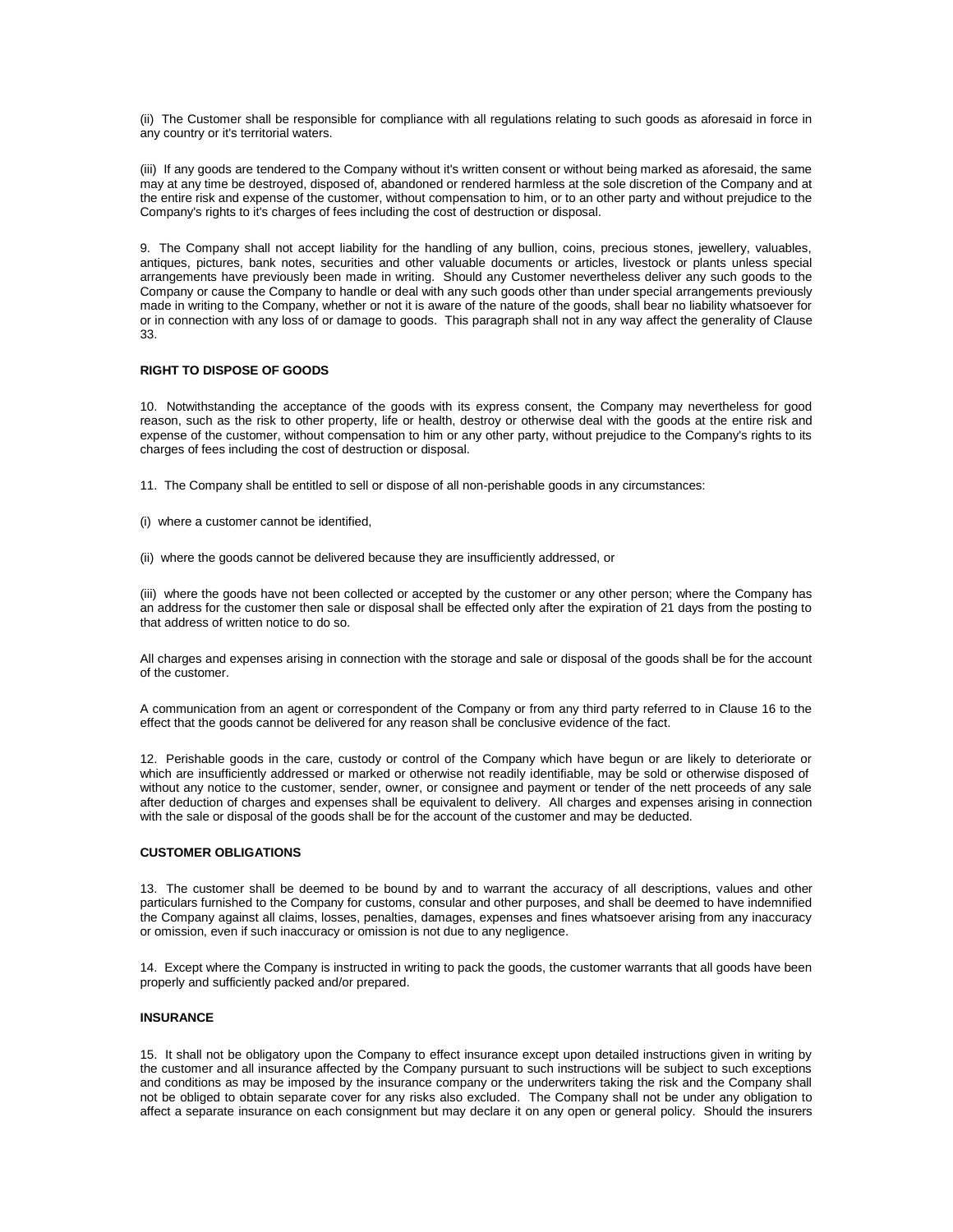dispute their liability for any reason, the customer shall have recourse against the insurers only and the Company shall not be under any responsibility or liability whatsoever in relation thereto notwithstanding that the premium upon the policy may not be at the same rate as that charged by the Company or paid to the Company by it's customer.

### **PERFORMANCE BY THE COMPANY**

16.(i)(a) Any instructions or business accepted by the Company may at the absolute discretion of the Company be fulfilled by the Company itself, by it's own servants performing part or all of the relevant services, or by the Company employing or instructing or entrusting the goods to third parties on such conditions as may be stipulated by or negotiated with such third parties for the purposes of such services, or such part thereof as they may be employed to carry out.

(b) Conditions of carriage of goods are at all times subject to the conditions of the original liner bill of lading/airway bill as issued on the date of shipment.

(ii) Where the Company employs independent third parties to perform all or any of the functions required of the Company, the Company shall have no responsibility or liability to it's customers for any act or omission of such third party, even though the Company may be responsible for the payment of such third party's charges but the Company shall, if suitably indemnified against all costs, including attorney and client costs, take action against the third party on it's customer's behalf as it's customer may direct.

(iii) All goods are dealt with by the same Company subject to the conditions, whether or not inconsistent with these conditions, stipulated by the carriers, warehousemen, Government Departments, and all other parties (whether acting as agents or sub-contractors to the Company or not) into whose possession or custody the goods may pass, or subject to whose authority they may at any time be.

17.(i) Wherever it is necessary, for the purpose of these conditions or any other purpose whatsoever, for any instructions to be given to the Company, such instructions in writing shall be recognized by the Company as valid, only if timeously given specifically in relation to the matter in question. Standing or general instructions, or instructions given later, even if received by the Company without comment, shall not be binding upon the Company.

(ii) If at any stage in any transaction the Company should consider that there is good reason, making it advisable in the customer's interest to depart from any of the customer's instructions, the Company shall be permitted to do so, and it shall not thereby incur any additional liability.

18.(i) In the absence of special instructions, it shall be at the entire discretion of the Company to decide at what time to perform any or all of the various acts which may be necessary for the completion of its services in relation to any particular matter. The Company shall have no liability or responsibility by virtue o f the fact that there may be a change in the rate of duty, wharfage, freight, railage or cartage, or any other tariff, before or after the performance by the Company of any act involving a less favourable rate of tariff, or by virtue of the fact that a saving might have been effected in some other way had any act been performed at a different time.

(ii) In the absence of written instructions the Company reserves to itself the absolute discretion as the means, route and procedure to be followed in performing all or any of the acts or services required.

19. The Company shall not be obliged to make any declaration for the purpose of any statute or convention or contract as to the nature of any goods or as to any special interest in delivery or otherwise unless expressly instructed by the customer in writing in particular in the Republic of South Africa, the Company shall be under no obligation-unless written instructions to the effect are given to the Company-to make any declaration or to seek any special protection or cover from Transnet, or from any other carrier, in respect of any goods which are, or fall within the definition by that body of (i) dangerous or very dangerous goods, or (ii) goods liable to be stored in the open.

20. In all cases where there is a choice of tariff rates or premiums offered by carriers, warehousemen, underwriters, or others depending upon the value declared or the extent of the liability assumed by the carrier, , warehousemen, underwriter or other person, it shall be at the entire discretion of the Company as to what declaration, if any shall be made and what liability, if any, shall be imposed on the carrier, warehousemen, underwriter or other persons, unless express instructions in writing are timeously given by the customer.

21. Pending forwarding and delivery, goods may be warehoused or otherwise held at any place at the sole discretion of the Company at the customer's risk and expense.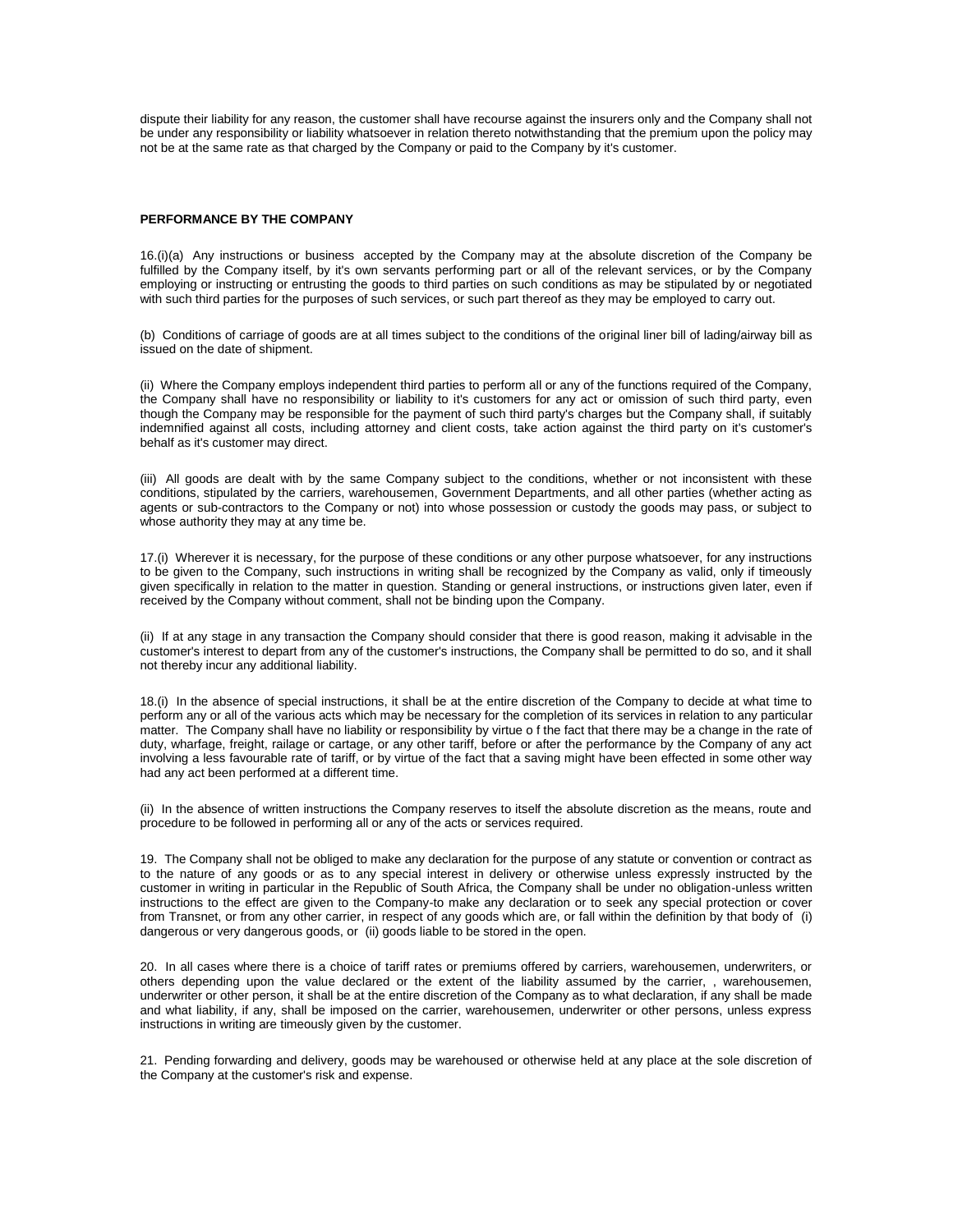22. The Company shall have no obligation to take any action in respect of any goods which may become recognizable as belonging to its customer unless it has received suitable instructions relation to such goods together with all necessary documents. In particular the Company shall not be obliged to notify the customers of the existence or whereabouts of the goods or to examine them or to take any other steps for their identification, protection or preservation, or for the preservation of any claim by its customer or any other party against the carrier, insurer or any third party.

23. Where it is necessary for an examination to be held or other action to be taken by the Company in respect of any discrepancy in any goods which are landed from any vessel, aircraft, vehicle, or container, no responsibility shall attach to the Company for any failure to hold such examination or to take any other action unless the Company has been timeously advised by the landing agent that such goods have been landed, which reflect any discrepancy.

# **RATES AND CHARGES : COMPANY REMUNERATION**

24. Estimates where given shall be on the basis of immediate acceptance and shall be subject to withdrawal or revision by the Company. Further, unless otherwise agreed in writing, the Company shall notwithstanding acceptance be at liberty to revise estimates or charges with or without notice, in the event of changes occurring in currency, exchange rates, rates of freight, surcharges, insurance premiums, equipment rental rates, labour rats or any other charges applicable to handling of the goods.

25. The Company is entitled to the benefit of any discounts obtained and to retain and be paid all brokerages, commission, allowances and other remunerations of whatsoever nature and kind and shall not be obliged to disclose or account to its customers, or principals for any such remuneration received by it.

26.(i) When goods are accepted or dealt with upon instructions to collect freight, duties, charges or other expenses from the consignee or any other person, the customer shall remain responsible for the same if they are not paid by such consignee or other person immediately when due.

(ii) If accepted by the Company, instructions to collect payment on delivery (C.O.D.) in cash or otherwise shall be subject to the condition that the Company in the matter of such collection will be liable for the exercise of reasonable diligence and care only.

27. The customer, sender, owner and/or consignee and their agents, if any, shall be liable for any duties, taxes, imposts, levies, deposits or outlays of whatsoever nature levied by the authorities at any port or place for or in connection with the goods, and for any payments, fines, expenses, loss or damage whatsoever incurred or sustained by the Company in connection therewith.

28. Unless otherwise specifically agreed by the Company all sums shall be paid to the Company in cash immediately upon presentation of account without deduction, and payments shall not be withheld or deferred on account of any claim, counterclaim or set off.

29. Notwithstanding any prior dealings between the Company and its customer, all documents and other matter including cash, cheques, bank drafts and other remittances, sent to the Company through the post shall be deemed not to have been received by Company unless and until they are actually delivered to the Company by the Postal authorities.

30. The Company shall under no circumstances be precluded from raising a debit and obtaining payment in respect of any fee or disbursements lawfully due to it, notwithstanding the fact that a previous debit or debits, whether excluding or partly including the items now sought to be charged, had been raised and whether or not any notice was given that further debits were to follow.

31. The Company reserves the right to charge interest upto or equal to the maximum permissible rate on all outstanding payments due by the Customer.

### **LIEN**

32. All goods and documents relating to goods including Bills of Lading and import permits, as well as all refunds, repayments, claims and other recoveries, shall be subject to a special and general lien of pledge, either for monies due in respect of such goods or for other monies due to the Company from the Customs, sender, owner, consignee, importer or the holder of the Bill of Lading or their agents. If any monies due to the Company are not paid within 14(fourteen) days after notice has been given to the person from whom the monies are due that such goods or documents are being detained, they may be sold by auction or otherwise or in some other way disposed of for value at the sole discretion of the Company and at the expense of such person, and the nett proceeds applied in or towards satisfaction of such indebtedness.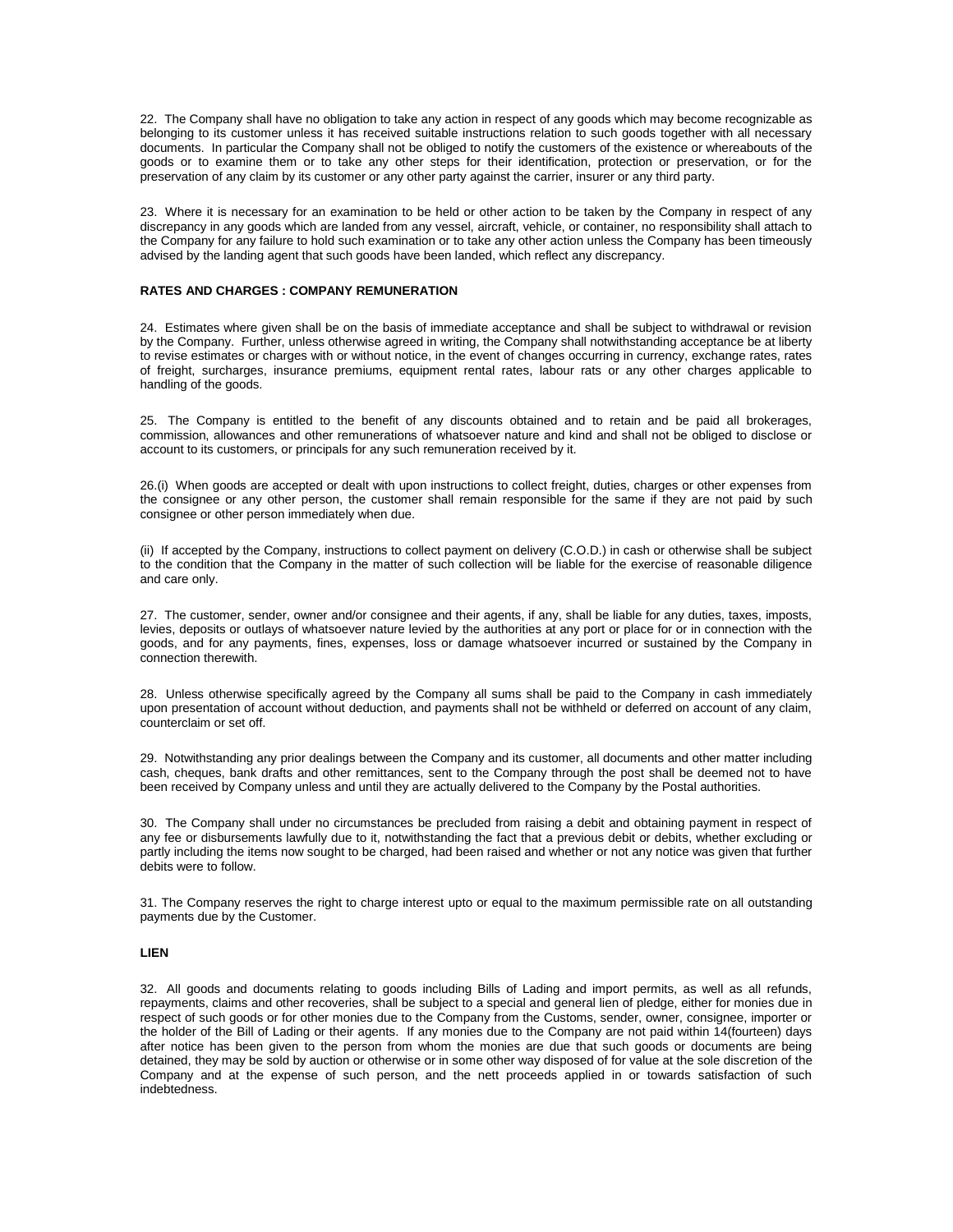## **LIMITATION OF LIABILITY**

33. The Company shall not in any circumstances be liable for any loss of or damage to goods or mis-delivery whether on grounds of breach of contract or negligence, unless it is proved that the loss, damage, non-delivery or mis-delivery occurred whilst the goods were in the actual custody of the Company and under its actual control. Furthermore, the Company shall be under no liability whatsoever whether on grounds of breach of contract or negligence in respect of or in connection with any goods or any instructions, business, advice, information or services, or otherwise unless it is proved that the loss or damage was caused by the gross negligence of the Company.

34. Notwithstanding anything herein before contained the Company shall not, in any circumstances be liable for damages arising from loss of market, or attributable to delay in forwarding or in transit, or failure to carry to the instructions given to it or any other consequential loss, however caused.

35. Notwithstanding anything herein before contained the Company shall be discharged from all liability:

(i) For loss or non-delivery of any separate package forming part of a consignment or for loss from a package or an unpacked consignment or for damage or mis-delivery, however caused, unless notice be received in writing within 5 (five) days after the end of transit where the transit ends in the Republic of South Africa or within 14 (fourteen) days after the end of transit where the transit ends at any place outside the Republic of South Africa.

(ii) For loss or non-delivery of the whole of a consignment, however caused, unless notice be received in writing within 14 (fourteen) days of the date when the goods should have been delivered.

36. In no case whatsoever shall any liability of the Company, however arising, exceed the value of the goods or the value declared by the customer for insurance, customs or carriage purposes, or the following respective amounts whichever is the least:

(i) Inward and outward consignments received or to be forwarded by airfreight - R50 per consignment.

(ii) Inward and outward consignments received or to be forwarded by seafreight or other surface carriage, excluding parcel post - R100 per ton of 1000 kilograms.

(iii) Inward and outward parcel post consignments - R25 per consignment.

If it is desired that the liability of the Company should not be governed by these limits, written notice thereof must be given to the Company before any goods or documents are entrusted to the Company, together with a statement of value of the goods. Upon receipt of such notice the Company may agree to its liability being increased to a maximum amount equivalent to the amount stated in the notice, in which case it should be entitled to effect special insurance to cover its maximum liability and the party giving the notice shall be deemed by so doing to have agreed and undertaken to pay to the Company the amount of the premium payable by the Company for such insurance.

37. Where as a result of any act or omission by the Company, duty, railage, wharfage, freight, cartage or any other impost or charge has been paid or levied, which should no have been paid or levied, or has been paid or levied in an incorrect amount then any responsibility or liability to the customer which the Company might otherwise bear will cease and fall away if the customer des not:

(i) Within a reasonable time, having regard to all circumstances, and in particular to the circumstances, and in particular to the circumstances, and in particular to the time allowed for the recovery from the payee of the amount overpaid advise the Company that an incorrect amount has been paid or levied, and

(ii) do all such acts as are necessary to enable the Company to effect recovery of the amount overpaid having regard to the conditions required for such recovery.

Provided that the customer is aware of the actual amount paid or levied, the fact that he may not be aware that such an amount is incorrect shall not constitute a circumstance to be taken into account in calculating what is a reasonable time, nor shall such ignorance excuse any act or omission which may prejudice the Company's right of recovery.

38. The Company shall not be liable under any circumstances for loss, damage or expense arising from or in any way connected with marks, weights, measurements, numbers, brands, contents, quality or description of any goods.